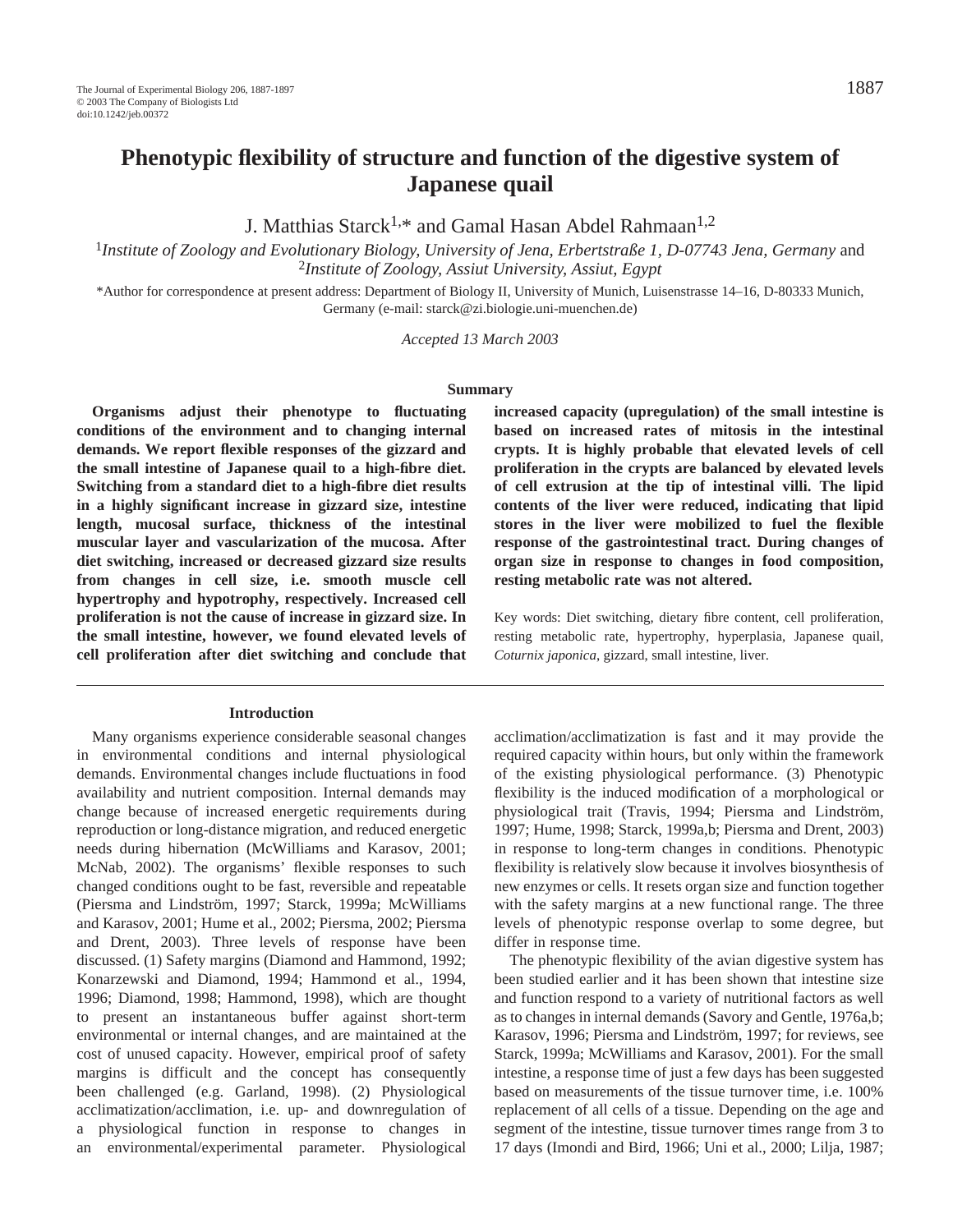# 1888 J. M. Starck and G. H. A. Rahmaan

Lilja and Amneus, 1987; Starck, 1996a,b). It has also been shown that the gizzard of birds adjusts to changes in diet composition (Spitzer, 1972; Starck, 1999b; Dekinga et al., 2001). After switching the diet from soft to hard food, the gizzard doubled in size within 6 days in Japanese quail (Starck, 1999b) and within 6–8.5 days in red knots *Calidris canutus* (Dekinga et al., 2001).

Here, we investigate the processes at the cell and tissue levels that underlie changes in organ size response to changes in dietary fibre composition, and also whether there are changes in resting metabolic rate associated with up- and downregulation of the gastrointestinal capacity. Although flexible responses to feeding a high-fibre diet have been reported previously, nothing is known about the underlying cellular processes, i.e. cell proliferation or increase in cell size. Flexible responses would vary considerably in complexity and timing depending on whether they were based on proliferation and differentiation of new cells, or on increase in cell size without the need for mitosis and differentiation.

The energy content of the food was reduced by adding nondigestible fibre to standard food without changing its nutrient composition. The resulting high-fibre diet was also coarser than standard diet and required more gizzard grinding activity. As a result of switching from a standard diet to a high-fibre diet, we expected the sizes of gizzard muscle and small intestine to increase. In the small intestine, decreasing quality of the food may be compensated by increasing intestinal length, circumference and surface magnification. With increasing digestive load to the intestine we also expected the muscle layer to thicken (Karasov, 1990, 1996; Martinez del Rio et al., 1994; McWilliams and Karasov, 2001; Hume, 2002). Upregulation of the digestive system incurs energetic costs through protein synthesis, so to maintain a balanced daily energy budget, quail would also need to increase food intake or to fuel flexible responses from adipose tissue.

Possible cellular mechanisms of upregulating the gizzard capacity are hyperplasia, i.e. production of more cells, or hypertrophy, i.e. increased cell size. There is no direct information in birds about the cellular processes underlying an increase in mucosal surface, although it is well known that maintenance of the gut is based on permanent cellular turnover, i.e. a balance between cell proliferation in the intestinal crypts and continued cell loss at the tip of the villi (Altmann, 1972; Johnson and McCormack, 1994; Starck, 1996a,b). In mammals, it has been shown that enlargement of the mucosal absorptive surface is based on increased cell proliferation rates (Williamson and Chir, 1978; Sakata and Engelhardt, 1983; Jacobs and Lupton, 1984; Goodlad et al., 1989; Engelhardt et al., 1989), while elevated levels of apoptosis result in decreased mucosal epithelium (Fleming et al., 1992; Boza et al., 1999; Dunel-Erb et al., 2001). Recent studies (Raab et al., 1998; Mentschel et al., 2001) suggest that in pigs an increase in mucosal absorptive surface may also be based on decreased apical apoptosis. Decreased apoptosis would be energetically cheaper than increased cell proliferation. No information is available for birds, but the similarity of the maintenance

system (i.e. cellular turnover) suggests that changes in the mucosal epithelium are caused by a mechanism similar to that in mammals. Liver size has been reported to decline when quail feed on a high-fibre diet (Starck, 1999b). Analysis of liver composition permits an assessment of whether these changes are based on changes in lipid content, i.e. declining energy stores, or on changes in cell numbers, which would imply a changing metabolic capacity of the liver.

### **Materials and methods**

# *Animals*

Japanese quail (*Coturnix japonica* f. dom.) were obtained from the Department of Agricultural Sciences, Division of Animal Production, Martin-Luther-University at Halle, Germany. Only males were used, to exclude effects of sex and avoid possible fluctuations and elevations of energy requirements due to egg production. Quail were kept in standardized stainless-steel wire boxes (30 cm  $\times$  30 cm  $\times$ 20 cm) according to European Community standards, at a temperature of  $22^{\circ}$ C with 50% air humidity and a 14 h:10 h light:dark regime.

### *Food*

Standard food (dry matter: 22.6% crude protein, 4.7% lipids, 12.2% ash, 3.8% sugar, 3.3% fibre, 45.2% starch, 4% calcium, 0.9% phosphate) was obtained from the Department of Animal Production of the University Stuttgart-Hohenheim, Eningen, Germany. The energy content of the fresh food was 77 kJ  $g^{-1}$ . Non-digestible fibre (oat beards) was purchased from a commercial mill in Lahr, Germany. The experimental diet contained 40% or 45% non-digestible fibre by mass; consequently, the energy content of the experimental food was reduced by the same amount. During all phases of the study, food and water were offered *ad libitum*.

### *Feeding experiments*

All quail were allowed to acclimatize to the standard food diet for 4 weeks prior to feeding trials, before conducting the following feeding experiments. (1) Control quail were fed the standard diet (control group, *N*=11) and two experimental groups were fed a high-fibre diet containing 40% non-digestible fibre for periods of 2 (*N*=6) and 4 weeks (*N*=6). Quail from this experiment were used to study gross morphological, histological and morphometric changes in response to diet switching. (2) To study the cellular changes associated with changes in gizzard size, 140 quail were acclimatized to the standard diet for 4 weeks. Then, they were divided into a control group remaining on the standard diet and an experimental group (70 birds in each group; beginning of experiment defined as day 0). The experimental group was switched to a diet containing 45% non-digestible fibre. After 14 days, 10 birds from each group were killed, and tissue samples were taken. The diet of the remaining experimental birds was switched back to the standard diet until day 28, when a further 10 birds from each group were killed. Diet-switching from standard diet to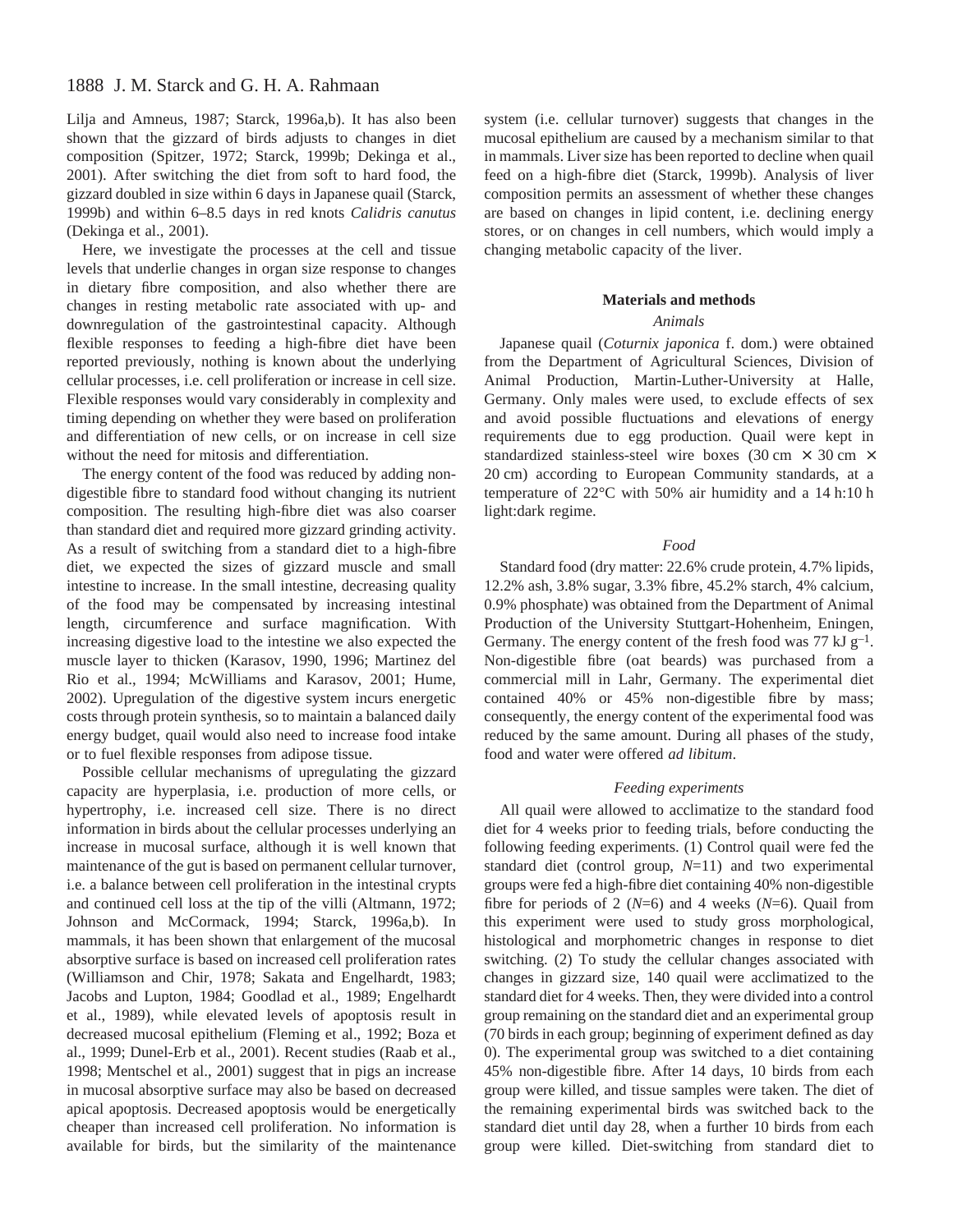experimental diet and back to standard diet was repeated three times, so that in total 7 pairs of groups were taken. (3) To study details of the time course of structural reorganization of the gizzard, 50 quail were fed the standard diet for 4 weeks. At day 0 of the experiment, all quail were switched to a diet containing 45% non-digestible fibre. After 14 days, quail were switched back to the standard diet for another 14 days. The entire feeding trial lasted 28 days, equivalent to one diet-switching period in the previous experiment. Five quail were killed before dietswitching. During the course of the experiment, groups of five quail were killed at intervals of 1–5 days, and tissue samples were taken from the gizzard of these quail. Further details about the experiment are given in Starck (1999b), where data from the same experiment were published. Here, we use tissue material that had not been analyzed previously. An exposure time of 14 days was chosen in all experiments because previous studies had shown that this period allows for full acclimation of the digestive system to the changed diet (Kloss, 1996; Starck, 1999; Dekinga et al., 2001).

# *Dissections and histology*

Animals were killed by cervical dislocation, then immediately dissected macroscopically and organ (gizzard, liver, small intestine) fresh masses determined using a laboratory scale (precision 0.01 g). The organs were preserved in 5% paraformaldehyde in 0.1 mol  $l^{-1}$  phosphate buffer, pH 7.4,  $4^{\circ}$ C, for at least 48 h. Gut length was measured on the preserved material using an electronic slide calliper (precision 0.05 mm), which avoided stretching artefacts that can occur with fresh tissue. To measure the cross-sectional area of gizzard muscles we cut the preserved gizzards longitudinally from the pylorus to the isthmus. An image of the two sides was recorded with a video camera and the image stored on computer. The area of the muscle was then measured using an image analysis program. For histology, tissue samples of the gizzard, small intestine and liver were taken from the preserved material, washed in buffer, dehydrated through a graded ethanol series to 96% ethanol and embedded in hydroxyethyl methacrylate (Historesin). Embedded material was sectioned into short series of 50 sections per sample (section thickness  $2 \mu m$ ), mounted on slides and stained with Methylene-Blue Thionin. Histological sections were studied using a Jenaval research microscope (Zeiss, Jena, Germany) equipped with a video camera and connected to the image-analysis and morphometry system. Microphotographs were taken with a digital camera (Nikon Coolpix 990, Japan). We used SigmaScanPro (Vers. 4.0, Jandel Scientific, SPSS Inc., Chicago, USA) for imaging and morphometry.

# *Morphometry*

We measured 40 sections per tissue sample and took three measurements of muscle layer (tunica muscularis) thickness per section, as a straight line from the inner to the outer margin of the muscle layer. Epithelial surface magnification was measured as the epithelial surface over a baseline defined by the inner circular muscle layer. Measurements were made by

# *Flexibility of the digestive system in quail* 1889

tracing the epithelial surface with a cursor on a digitizing tablet and calculation of its total length divided by the length of the baseline, expressed as a dimensionless ratio. There is no standardized quantitative means of assessing the vascularization of a tissue, i.e. the number and density of blood capillaries in a tissue. Injection of microspheres would be one option, but the results depend on blood pressure, blood flow velocity, blood flow volume, flow dynamics, peripheral shunting and branching patterns of larger vessels. We therefore measured the area of tissue in histological sections between the mucosal epithelium and the muscle layer and related it to the sum of the area of the capillaries under that particular epithelium, also expressed as a dimensionless ratio. This procedure does not give absolute values, but a relative measurement of the number, size and density of vessels in a given volume of tissue and, as such, allows us to compare vascularization in the experimental and the control groups.

Fixation of tissue in isotonic and buffered paraformaldehyde, dehydration to 96% ethanol and embedding in methacrylate minimizes embedding artefacts, but the procedure may result in 10% shrinkage of tissue compared to the original size (Böck 1989). Since all tissue samples were treated identically in the present study, however, direct comparisons could be made.

# *Cell proliferation and cellular hypertrophy*

The mitotic index in histological sections is an indication of cell division, the number of mitotic cells per cell population being a direct measurement of cell proliferation. In birds, intestinal cell proliferation of the mucosal epithelium is restricted to the intestinal crypts. We counted mitotic cells in 300 randomly chosen intestinal crypts per gut segment and animal to obtain an estimate of cell proliferation activity in the particular region of the gut of the individual animal.

Cellular hypertrophy leads to increased cell size. In the avian gizzard, smooth muscle cells are arranged in a parallel orientation. We measured the average cross-sectional diameter of smooth muscle cells by counting the number of cells/nuclei crossed by a 1 mm long line perpendicular to the smooth muscle cells. Tissue samples were obtained from five quail per experimental day and from each quail we counted 10 sections. For each bird an individual mean value was calculated before subjecting the values to statistical evaluation to avoid inflation of degrees of freedom.

## *Lipid extraction*

Gizzard and liver were dissected, cleaned from adhering tissue and dried at 55°C to constant mass. Organ fat was extracted in a Soxhlet apparatus using petroleum ether as solvent. For each sample we ran at least 25 cycles to ensure complete extraction of lipids. Lean dry mass (LDM) was calculated as organ fresh mass – (water mass+fat mass).

### *Respirometry*

For the metabolic measurements we used five quail that were adjusted to the standard food diet. Measurements were made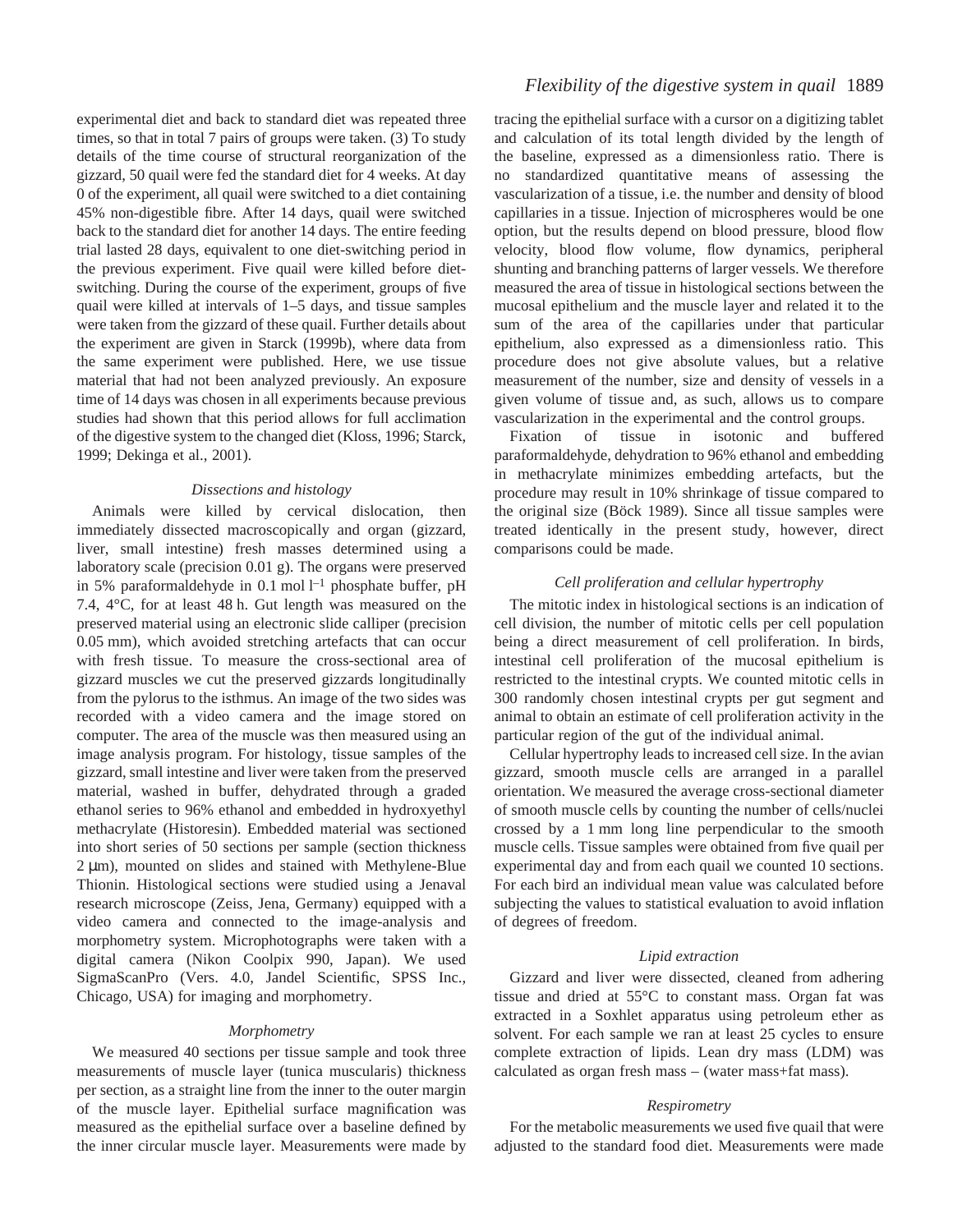# 1890 J. M. Starck and G. H. A. Rahmaan

daily (with few exceptions) between 10 h and 16 h with quail that were post-absorptive for 2 h. Respirometry started on day 12 of the experiment. On day 17, the diet was switched to 40% non-digestible fibre, and on day 31, back to the standard diet. The measurements were terminated on day 36. We measured oxygen consumption in an open flow system (FOX Sable Systems, Henderson, NV, USA) at 30°C, i.e. the thermoneutral zone of quail (Feuerbacher, 1981; Kloss, 1996), in the dark for 90 min. The air stream  $(250 \text{ ml } \text{min}^{-1})$  was dried (silica gel blue, Roth GmbH, Germany) before entering the metabolic chamber (chamber volume 250 ml). The air stream vented from the metabolic chamber was dried again before entering the oxygen analyzer. We estimated resting metabolic rates (RMR) by taking the lowest value that did not change during a 10 min interval for more than  $0.01\%$  O<sub>2</sub>-concentration. Metabolic data were analyzed with the Sable Systems Inc. software using Withers (1977) equation 3a (assuming a respiratory quotient of 0.83).

### *Statistics*

None of the variables differed from normal distribution. Values are means  $\pm$  standard deviation (S.D.). We used univariate analysis of covariance (ANCOVA) with body mass as covariate to evaluate the effect of diet on gizzard, intestine and liver morphometric parameters. For analysis of food intake we used repeated-measures (R-M) ANCOVA with body mass as covariate, food composition as inter-subject factor, and day as within-subject factor. We used SPSS Version 11.0 for the analysis of variance (ANOVA). For the analysis of metabolic measurements we first calculated a linear regression of oxygen consumption against time over the whole course of the experiments to assess long-term trends. Regressions were calculated for all birds together and then grouped by individual quail to assess individual reactions. As there was no indication of any consistent trend over time we analyzed the three experimental periods (standard diet, experimental diet or reassumed standard diet) separately by repeated-measures restricted maximum likelihood estimation (REML) with body mass as covariate. These analyses were performed using Genstat, 5<sup>th</sup> edition.

# **Results**

### *Body mass and food intake*

During experiment 1, mean body mass of control birds was 148.7 $\pm$ 0.5 g (*N*=6) over the experimental period, whereas body mass of experimental birds declined from  $148.5 \pm 5.3$  g ( $N=6$ ) on day 1 of the experiment to  $142.2\pm 6.3$  g on day 6. Thereafter, body mass resumed values that were not different from control (Fig. 1). Due to high interindividual variability, the changes in body mass were not statistically significant between days of the experiment.

During the acclimation period, quail ingested on average 14.2 $\pm$ 2.8 g (N=12) standard food per day. During experiment 1, control birds ate on average  $14.8 \pm 1.0$  g ( $N=6$ ) food each day, although they ate less food on the first day compared to the last



Fig. 1. Body mass changes in response to diet-switching. On day 0, food was switched from standard to a high-fibre diet (40% fibre) in the experimental group (black symbols). Animals in the control group (white symbols) continued to feed on standard diet during the entire period. Values are means ± S.D., *N=*6 for each group.



Fig. 2. Food intake in control (white symbols) and experimental group (black symbols) when switched from standard diet to highfibre diet (40% fibre). Values are means ± S.D., *N=*6 for each group. The black circle indicates mean standard food intake of all 12 birds before the experiment started.

5 days (Fig.·2). Diet composition had a highly significant effect on food intake (R-M ANCOVA with body mass as covariate; d.f.*=*1,9; *F*=53.851; *P<*0.001; body mass was not significant as a covariate  $F=3.758$ ,  $P=0.85$ ; Fig. 2). After switching to the high-fibre diet, experimental quail reduced their food intake to less than 50% of the control amount  $(6.3 \pm 1.2 \text{ g}, N=6)$ . After 3 days on the high-fibre diet, the quails resumed food intake rates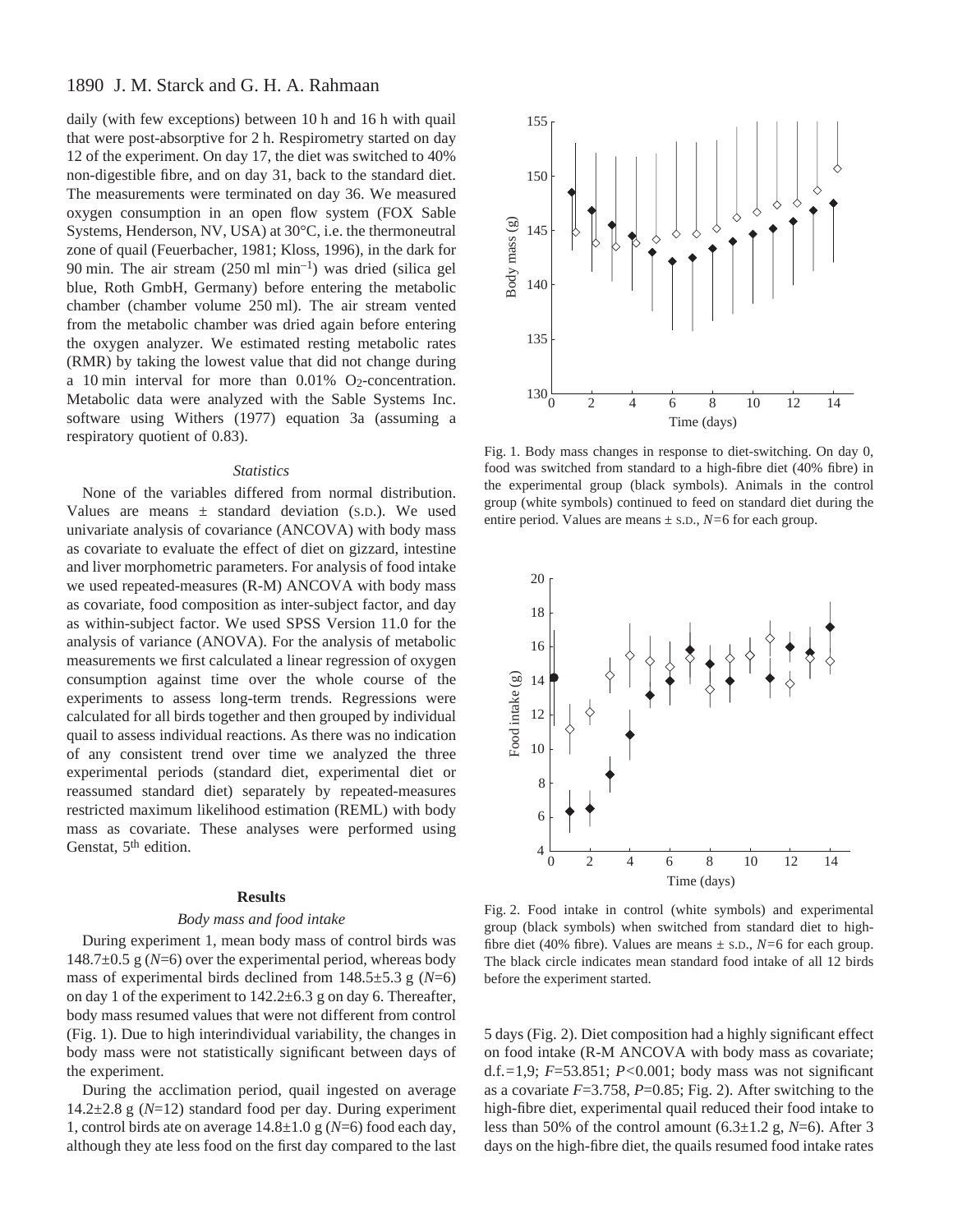|  | Table 1. Effect of food composition on gizzard and intestine cross morphometry (univariate ANCOVA with body mass as |  |                    |  |  |  |
|--|---------------------------------------------------------------------------------------------------------------------|--|--------------------|--|--|--|
|  |                                                                                                                     |  | <i>covariate</i> ) |  |  |  |

|                              | Standard food                   |    | Duration of feeding high-fibre diet |   |                             |   |  |
|------------------------------|---------------------------------|----|-------------------------------------|---|-----------------------------|---|--|
|                              |                                 | N  | 2 weeks                             | N | 4 weeks                     | N |  |
| Gizzard fresh mass $(g)$ *** | $2.61 \pm 0.36^a$               | 11 | $4.77 \pm 0.50^{\rm b}$             | 6 | $6.01 \pm 0.5$ <sup>c</sup> |   |  |
| Gizzard length $(mm)$ ***    | $21.73 \pm 2.41$ <sup>a</sup>   | 11 | $30.32 + 3.32^b$                    | 6 | $37.60 \pm 2.07$ °          |   |  |
| Gizzard muscle $(mm^2)**$    | $128.70 \pm 19.85$ <sup>a</sup> | 6  | 180.53±42.15 <sup>b</sup>           | 6 |                             |   |  |
| Gizzard LDF $(g)^*$          | $0.73 \pm 0.07^{\text{a}}$      | 11 | $0.92 \pm 0.09^b$                   | 6 | $1.29 + 0.14$ <sup>c</sup>  |   |  |
| Gizzard lipid%*              | $12.41 + 1.23^a$                | 11 | $9.56 + 0.78$ <sup>b</sup>          | 6 | $11.15 + 0.94^b$            |   |  |
| Duodenum length (mm)***      | $95.00 \pm 5.80$ <sup>a</sup>   | 11 | $109.17 \pm 6.46^b$                 | 6 | $122.60+4.51b$              |   |  |
| Jejunoileum length (mm)***   | $279.00 \pm 16.1^a$             | 11 | $313.17 \pm 10.67^b$                | 6 | $342.00 \pm 9.54^{\circ}$   |   |  |
| Rectum length $(mm)$ ***     | $28.64 \pm 2.80^a$              | 11 | $35.67 \pm 1.75^b$                  | 6 | $39.60 \pm 2.97^b$          |   |  |
|                              |                                 |    |                                     |   |                             |   |  |

LDF, lean dry fraction;  $N =$  number of birds.

Body mass was not significant as a covariate.

Gizzard fresh mass, d.f.=1,19; *F*=63.21; *P<*<0.001; length d.f.=1,19; *F*=41.23; *P<*<0.001; muscle, d.f.=1,19; *F*=11.40; *P*=0.008; LDF, d.f.=1,19; *F*=15.55*; P*=0.001; lipid%, d.f.=1,19; *F*=9.67; *P*=0.006.

*Post-hoc* test (univariate ANOVA, REGWQ) for differences among means; means labelled with different letters are significantly different; \*\*\**P=*0.001; \*\**P*=0.005; \**P*=0.01.

similar to the rate before the diet switch. Resumption of the intake rate coincided with stabilization and regain of body mass on day 6 of experiment.

#### *Gizzard size changes*

Gizzard fresh mass in quail fed the high-fibre diet for 14 days was 182% of gizzard mass in the control group. Gizzard length and cross-sectional area of gizzard muscles of experimental birds were 140% of those of controls. Lean dry fraction (LDF) of the gizzard was 126% of the control value, indicating that a major portion of the size change was based on increased protein fraction, while water and lipids did not contribute much to the fresh mass increase (Table 1). After 4 weeks feeding on the high-fibre diet, gizzard fresh mass was 230% and gizzard length was 173% of the size in control birds. The LDF reached 263% of control values. ANCOVA with body mass as covariate showed that diet composition was a significant factor for all measured parameters. In no case was body mass significant as a covariate. *Post-hoc* comparisons among means showed highly significant differences between control and experimental groups for all measured parameters (Table 1). Gizzard fresh mass and gizzard length increased with exposure time, i.e. were significantly larger after 4 weeks than after 2 weeks exposure time. The other measurements were not affected by the length of the feeding trial.

# *Gizzard histology*

The muscles of the avian gizzard consist of layers of smooth muscle cells separated by thin sheets of connective tissue (Fig. 3) resulting in an 'onion-structure' of the gizzard muscle. Within each muscle layer, the smooth muscle cells show the typical elongated spindle shape with the peripheral compartment of contractile fibres and the perinuclear cytoplasm. The nucleus is cigar-shaped, about five times as long as wide.

We analysed tissue material from experiment 2, in which

quail were repeatedly switched at biweekly intervals between standard and high-fibre diet. The control group was kept in parallel without any changes of diet. Animals from both groups were measured at 2-week intervals. We compared the effects of the following factors on number of nuclei in the gizzard muscle: the factor 'repeat' tested for differences between the repeated diet switches, the factor 'group' tested for overall differences between experimental and control group, and the factor 'food' tested for differences between high fibre and standard diet. The effect of diet change was assessed by the interaction term between 'food' and 'group'. No interaction would indicate that the groups did not differ, despite the differences in diet. Significant differences would indicate an effect of diet on the number of nuclei. We discarded body mass as a covariate from the analysis, because it was not significant in any of the previous analyses of gizzard size changes. Repeat was a significant factor (univariate ANOVA, d.f.=3,47; *F=*3.66; *P=*0.019), thus food composition and the number of repeated diet switches affected the structural response. It was not an increased response (upregulation) that was stronger with repeated diet switches but the decreased response (downregulation), which did not always return to control values (Fig. 4). This observation was consistent with gizzard mass not returning to its original value during downregulation. After switching from standard diet to high-fibre diet, the number of nuclei $mm^{-1}$  declined significantly, indicating an increase in smooth muscle cross section (Fig. 4A). The experimental and control groups differed in their overall number of nuclei mm<sup>-1</sup>. Gizzards of control birds had significantly more nuclei  $mm^{-1}$  than the experimental birds. During the entire experimental period, the control group was unchanged. Overall, the effect of food was significant, with higher numbers of nuclei in birds fed the standard diet (d.f.=1,47; *F=*15.08; *P<*0.001). However, the interaction between food and group was highly significant (d.f.=1,47, *F=*22.79; *P<*0.001), indicating a massive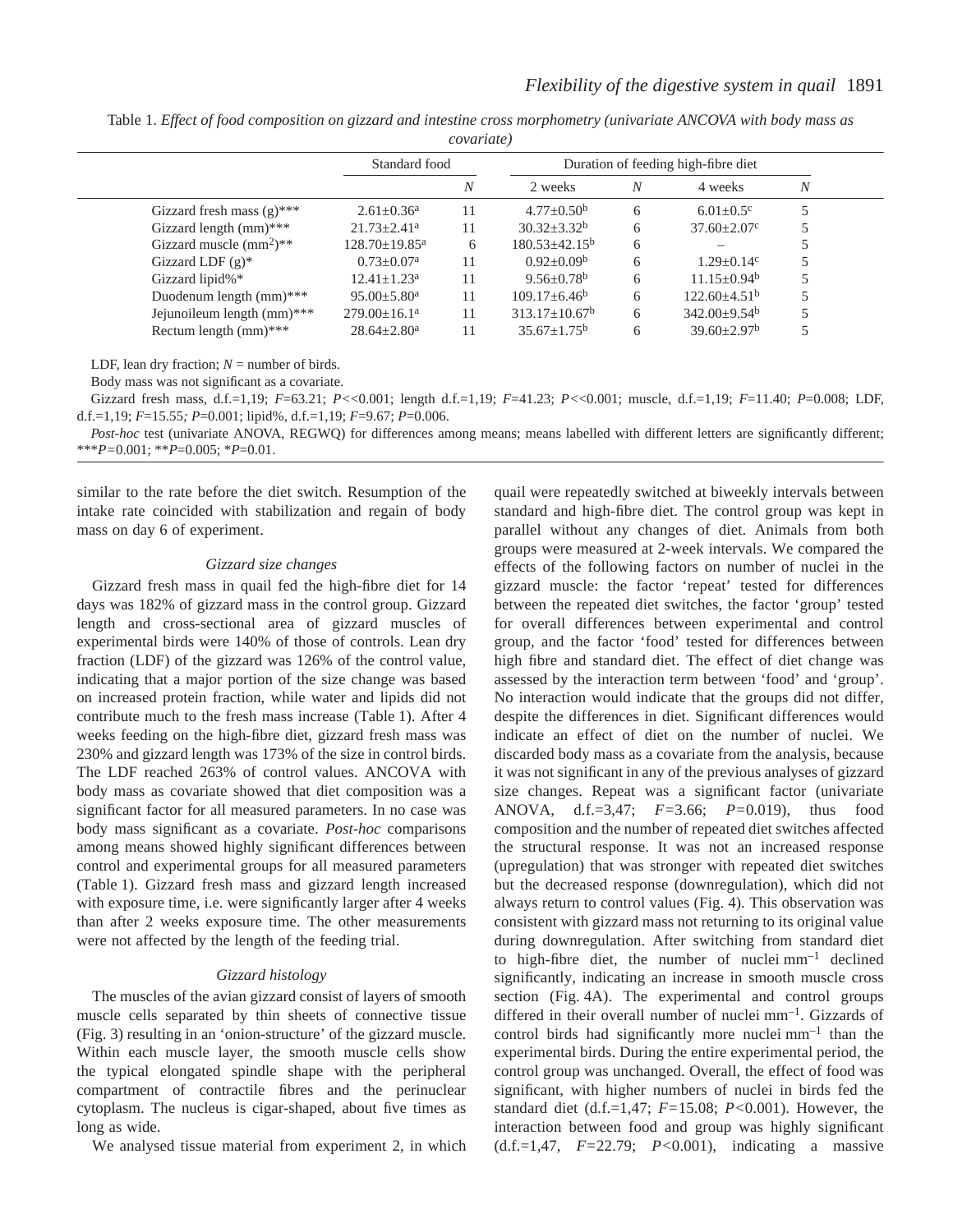

Fig. 3. Histology of quail gizzard muscle. (A) Control, (B) 4 days after switching to the high-fibre diet (40% fibre), (C) 10 days after switching to the high-fibre diet, (D) 4 days after switching from the high-fibre diet back to standard food. Scale bars,  $100 \mu m$ .

difference between control and experimental birds. In the experimental birds, switching back to standard diet resulted in an increase of nuclei $mm^{-1}$ , i.e. a decrease of muscle cell cross section (Figs 3A–C, 4). Changes in both directions could be elicited repeatedly. At a more detailed level, we observed a decline in number of nuclei  $mm^{-1}$  within 1 day of switching to the high-fibre diet (Fig. 4B). 5 days after diet switching, the number of nuclei  $mm^{-1}$  was at 50% of the level of the control group, and it remained this low as long as the high-fibre diet was offered. When the food was replaced by the standard diet, the number of nuclei  $mm^{-1}$  increased, indicating a decrease in cell size. Subsequent values were not significantly different from each other, but differences were significant when longer intervals were compared (univariate ANOVA with food and day as factors, *post-hoc* REGWQ test at *P*=0.01), e.g. comparisons between days 1 and 4 after diet switching in either direction rendered significantly different values (Fig. 4B). Despite the changes in gizzard size, we did not observe any mitotic structures in satellite cells. Thus, cell proliferation can be excluded as a possible source of organ size increase.

# *Gut morphometry*

The duodenum of quail fed the high-fibre diet for 14 and 28 days was 115% and 130% longer, respectively, than the length in control birds (Table 1). The length of the jejunoileum was 112% of the control length after 2 weeks and

123% after 4 week, and the length of the rectum had increased after 2 weeks (125%) and 4 weeks (138%) of experimental diet. All reported length differences were statistically highly significant between control and experimental groups (ANCOVA with body mass as covariate; see Table 1 for statistics). However, gut lengths of quail fed the high-fibre diet for 2 and 4 weeks were not significantly different (ANOVA, *post-hoc* REGWQ test; Table 1), so for histological examinations we used only tissue material from quail fed for 2 weeks on the high-fibre diet. The circumference of the gut and the thickness of the muscle layer (Tunica muscularis) changed in response to diet composition. Both measurements in quail fed the high-fibre diet were significantly higher, except for the thickness of muscle layer in the rectum, than in control birds (ANCOVA with body mass as covariate; see Table 2 for statistics). The surface area of the small intestine of quail fed the high-fibre diet was enlarged in all three segments of the intestine (Table 2). Enlargement of the duodenal surface of quail fed the 40% non-digestible diet was 130% of the control, and the jejunoileum and rectum were 151% and 149% of control levels, respectively (Table 2).

When compared to control birds, the number of mitotic cells per intestinal crypt of quail fed the high-fibre diet was 140% in the duodenum, 155% in the jejunoileum and 117% in the rectum. Differences between controls and experimental group were significant for all parts of the gut (Table 2).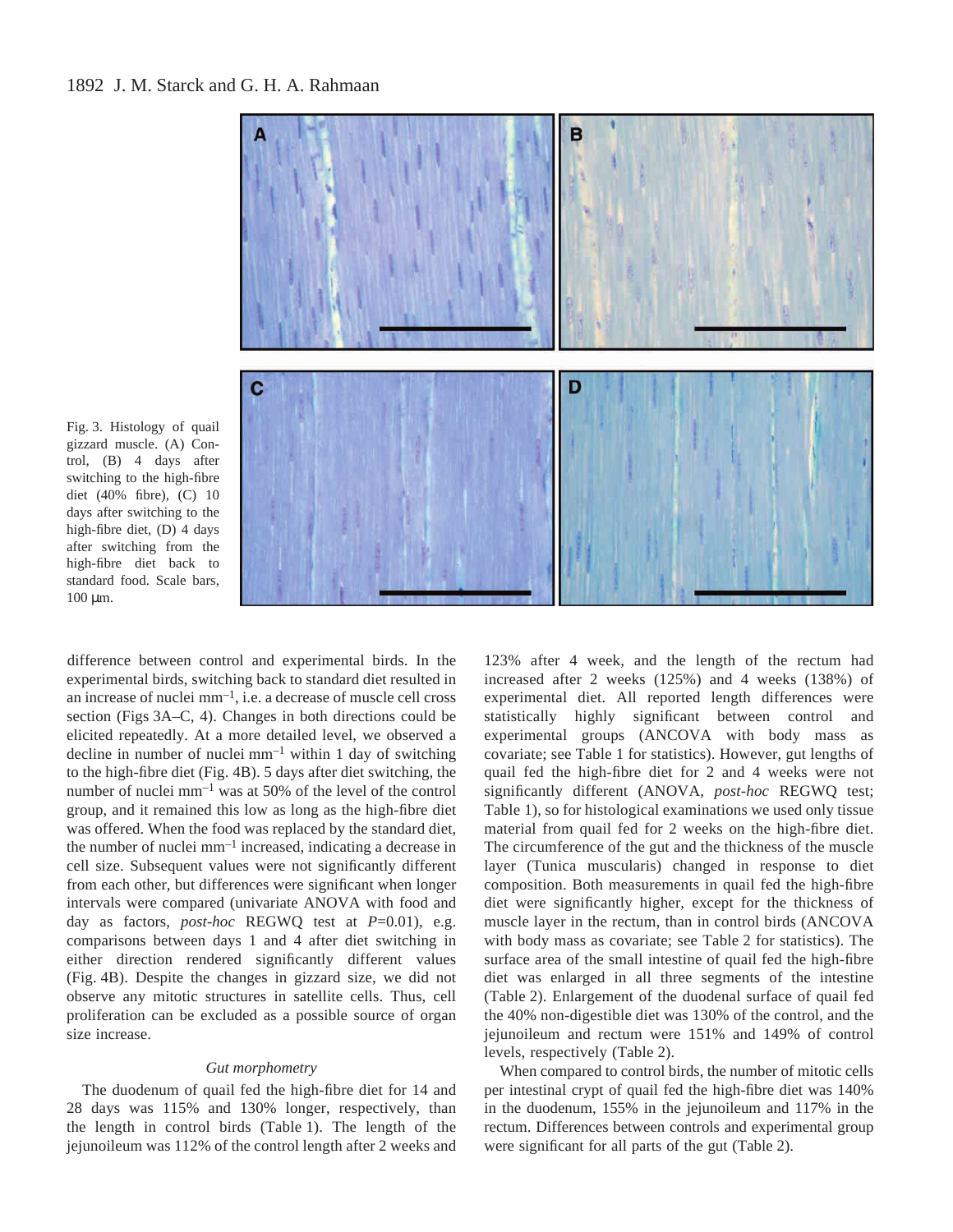

Fig. 4. Hypertrophy of smooth muscle cells in response to feeding a high-fibre diet. (A) Number of nuclei $mm^{-1}$  change in response to repeated switches from standard food (white areas) to the high-fibre diet (45% fibre, tinted area). Values are means ± S.D. (*N=*5); black symbols, experimental animals; white symbols, control. (B) Time course of hypertrophy of smooth muscle cells in response to the high-fibre diet. In A and B, the dotted lines refer to associated gizzard size changes (right axis) of experimental and control groups as reported in Starck (1999b). Mean values denoted by different letters differ significantly according to the REGWQ-test, *P*<0.001.

# *Vascularization*

The vascularization of duodenal and jejunoileum tissue in quail fed the high-fibre diet was 205% and 214% of control birds, respectively. However, the effect of food composition was only marginally significant (ANCOVA with body mass as covariate; Table 2). An elevated level of vascularization in the rectum of experimental birds (137%) was not significantly different from the control.

### *Liver mass, histology and organ composition*

Liver fresh mass decreased to 78% and 79% of control values in quail fed the high-fibre diet for 2 and 4 weeks, respectively. The differences between experimental birds and control were significant (ANCOVA with body mass as covariate; Table 3). The LDF of the liver did not change in response to food composition; a slight decline in LDF during a 2 week exposure to high fibre was not significant. Lipid content was significantly lower in experimental animals than

# *Flexibility of the digestive system in quail* 1893

|  | Table 2. Effect of food composition on gut morphometry |  |  |  |  |
|--|--------------------------------------------------------|--|--|--|--|
|  | (univariate ANCOVA with body mass as covariate)        |  |  |  |  |

|                                      | Standard diet                | High-fibre diet              |
|--------------------------------------|------------------------------|------------------------------|
| Circumference                        |                              |                              |
| Duodenum $(mm)$ <sup>**</sup>        | $8.99 \pm 0.18$ <sup>a</sup> | $10.50 \pm 0.32^b$           |
| Jejunoileum (mm)**                   | $6.97 \pm 0.11$ <sup>a</sup> | $8.06 \pm 0.30^b$            |
| Rectum (mm)**                        | $7.60 \pm 0.25$ <sup>a</sup> | $8.78 \pm 0.48$ <sup>b</sup> |
| Thickness of muscularis              |                              |                              |
| Duodenum (mm)***                     | $0.05 \pm 0.01$ <sup>a</sup> | $0.09 \pm 0.01^b$            |
| Jejunoileum (mm)***                  | $0.05 \pm 0.01$ <sup>a</sup> | $0.07 \pm 0.01^{\rm b}$      |
| Rectum (mm)*                         | $0.17 \pm 0.05^{\text{a}}$   | $0.26 \pm 0.08^a$            |
| Surface magnification                |                              |                              |
| Duodenum***                          | $8.21 \pm 0.72$ <sup>a</sup> | $10.70 \pm 1.12^b$           |
| Jejunoileum**                        | $4.97 \pm 0.42^{\text{a}}$   | $7.50 \pm 1.39^b$            |
| Rectum**                             | $4.28 \pm 0.57$ <sup>a</sup> | $6.36 \pm 1.15^b$            |
| Number of mitosis figures            |                              |                              |
| Duodenum <sup><math>***</math></sup> | $6.90 \pm 0.63$ <sup>a</sup> | $9.66 \pm 0.47$ <sup>b</sup> |
| Jejunoileum***                       | $4.88 \pm 1.06^a$            | $7.57 \pm 0.73^b$            |
| Rectum*                              | $5.43 \pm 0.57$ <sup>a</sup> | $6.36 \pm 0.83^b$            |
| Vascularization                      |                              |                              |
| Duodenum*                            | $0.20 \pm 0.07^{\text{a}}$   | $0.41 \pm 0.61^b$            |
| Jejunoileum*                         | $0.14 \pm 0.01$ <sup>a</sup> | $0.30 \pm 0.09^b$            |
| Rectum <sup>NS</sup>                 | $0.17 \pm 0.02^a$            | $0.23 \pm 0.06^a$            |

*N*=6 for all measurements.

Body mass was not significant as a covariate.

Circumference duodenum, d.f.=1,9; *F*=66.49; *P<*0.001; circumference ileum, d.f.=1,9; *F=*42.57; *P=*<0.001; circumference rectum, d.f.=1,9; *F=*12,27; *P=*0.007.

Thickness of muscularis duodenum, d.f.=1,9; *F*=15.79; *P*=0.003; thickness of muscularis jejunoileum, d.f.=1,9; *F*=18.79; *P*=0.002; thickness of muscularis rectum, d.f.=1,9; *F*=7.34; *P*=0.024.

Surface increase of duodenum, d.f.=1,9; *F=*15.2; *P=*0.003; surface increase of ileum, d.f.=9; *F=*17.89; *P=*0.002; surface increase of rectum, d.f.=1,9; *F=*15.16; *P=*0.004.

Mitoses in duodenum, d.f.=1.9; *F=*190.4; *P*<0.001; mitoses in ileum, d.f.=1.9; *F=*15.8; *P=*0.003; mitoses in rectum, d.f.=1.9; *F=*1.8; *P=*0.212.

Vascularization of duodenum, d.f.=1,9; *F=*4.19; *P=*0.07; vascularization of ileum, d.f.=1,9; *F=*5.37; *P=*0.046; vascularization of rectum, d.f.=1.9; *F=*1.84; *P=*0.21.

*Post-hoc* test (univariate ANOVA, REGWQ) for differences among means; means labelled with different letters are significantly different; \*\*\**P*=0.001; \*\**P*=0.005; \**P*=0.01.

in control birds. Thus, differences in liver fresh mass were based on changes in the lipid (and water) components of liver but not on the protein component. Change in cell numbers can be excluded as a cause of change in organ size.

#### *Metabolic rates*

We measured oxygen consumption in five quail over a period of 24 days. Measurements started 5 days prior to switching from standard food to the high-fibre diet. Daily measurements continued during the 14 days of feeding the high-fibre diet, and for another 5 days after switching back to standard food (Fig. 5).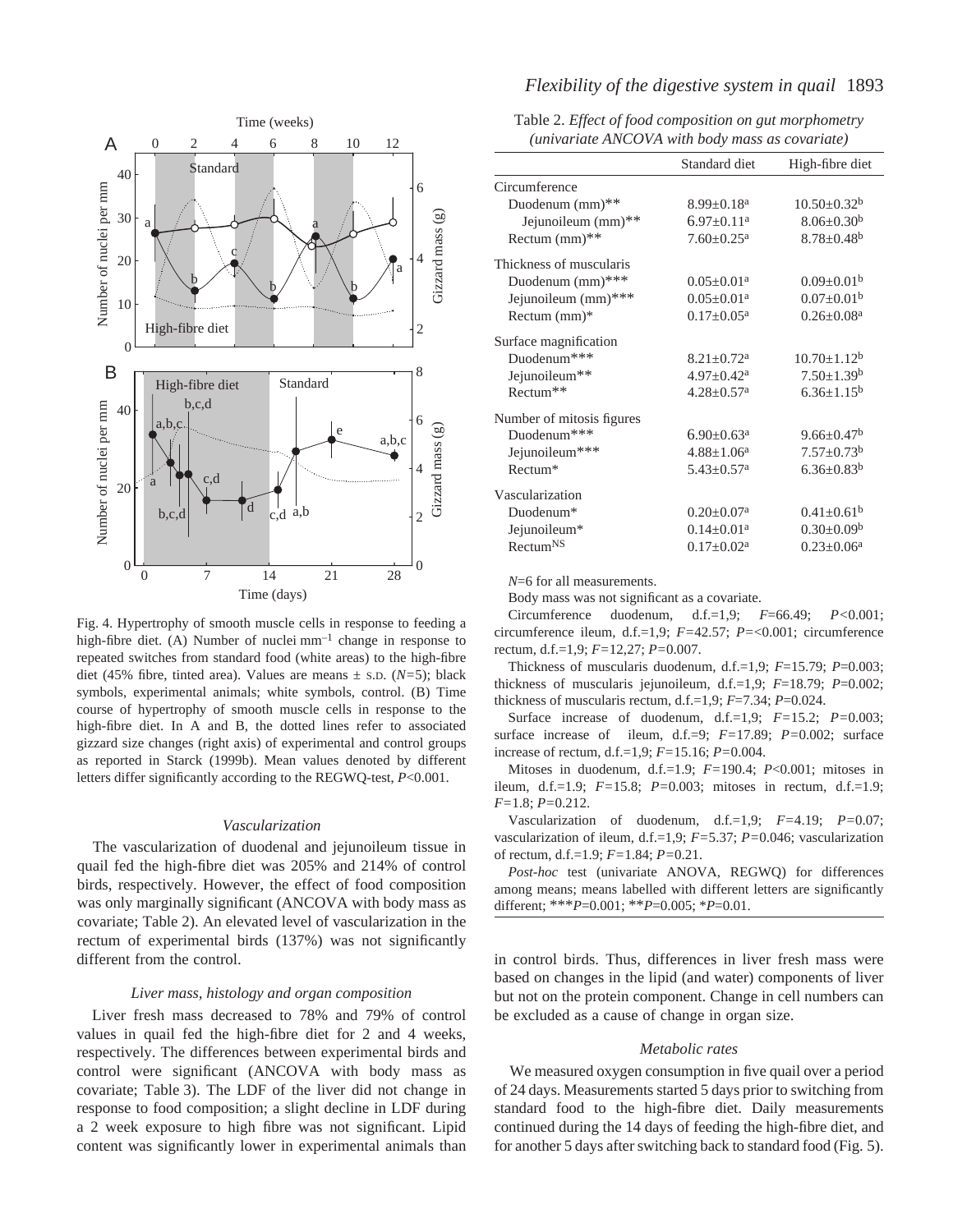|                             | Standard food   |    | Duration of feeding high-fibre diet |   |                               |   |  |
|-----------------------------|-----------------|----|-------------------------------------|---|-------------------------------|---|--|
|                             |                 | Ν  | 2 weeks                             |   | 4 weeks                       | Ν |  |
| Liver fresh mass $(g)$ ***  | $3.31 + 0.29^a$ | 11 | $2.57+0.13b$                        |   | $2.61 + 0.13b$                |   |  |
| Lean dry fraction $(g)$ *** | $1.00 + 0.18^a$ | 11 | $0.86 + 0.08a$                      | h | $1.09 + 0.03^a$               |   |  |
| Lipid% $***$                | $14.26 + 1.31a$ |    | $9.95+1.27b$                        | h | $11.74 + 0.82$ <sup>a,b</sup> |   |  |

Table 3. *Effect of food composition on liver morphometry (ANCOVA with body mass as covariate)* 

Body mass was not significant as a covariate.

Liver fresh mass, d.f.=1,19; *F*=38.11; *P*<0.001; liver lean dry fraction, d.f.=1,19; *F*=1.26; *P*=0.276; lipid contents%, d.f.=1,19; *F*=24.4; *P*<0.001.

*Post-hoc* test (univariate ANOVA, REGWQ) for differences among means; means labelled with different letters are significantly different; \*\*\**P*=0.001.

We observed a decline in metabolic rate just before diet switching that was significant when analyzed by repeated measures REML of oxygen consumption over the 4 days of pretreatment with body mass as covariate: effect of day, Waldstatistics  $= 5.29$  on 3 d.f.,  $P=0.001$ ; covariate body mass, Waldstatistics =  $3.02$  on 1 d.f.,  $P=0.082$ ). In addition, individual quail clearly differed from each other (differences between quail, Wald-statistics = 13.15 on 4 d.f., *P<*0.001). This metabolic decline was associated with the birds acclimating to the experimental conditions. There were no significant changes in resting metabolic rate (RMR) after birds switched diets (oxygen consumption over the 14 days of food treatment: effect of day, Wald-statistics = 1.19 on 9 d.f.; *P*=0.298; covariate body mass, Wald-statistics =  $0.87$  on d.f. 1;  $P=0.351$ ; oxygen consumption over the 6 days after shifting back to the standard diet: effect of day, Wald-statistics  $= 1.54$  on 5 d.f.;  $P = 0.173$ ; covariate body mass, Wald-statistics =  $0.69$  on 1 d.f.;  $P=0.406$ ). In contrast, the differences between individual quail remained stable (oxygen consumption over the 14 days of food treatment: effect of quail, Wald-statistics = 15.51 on 4 d.f.; *P<*0.001; over the 6 days after shifting back to standard diet: effect of quail, Wald-statistics  $=$ 5.03 on 4 d.f.; *P<*0.001). The mean oxygen consumption of the five quail among the three experimental intervals showed no effect of experimental interval (pre-treatment, treatment, posttreatment) on oxygen consumption but, again, clearcut differences between individual quail (effect of experimental interval, Wald-statistics  $= 0.65$  on 2 d.f.;  $P=0.521$ ; effect of quail, Wald-statistics =  $2.58$  on 4 d.f.;  $P=0.035$ ; effect of covariate body mass, Wald-statistics =  $0.51$  on 1 d.f.;  $P=0.476$ ). This analysis showed clearly that oxygen consumption differed between quail and was affected by initial acclimation but not by the change of diet. Thus, once the animals had successfully habituated to the experimental conditions, the resting metabolic rates were constant throughout the experiment.

### **Discussion**

Quail fed the high-fibre diet reduced food intake immediately after the beginning of experiments, but resumed normal rates of food intake 6 days later. This reduction of intake rate follows the same patterns reported in Starck (1999b). Reduced food intake rates were associated with



Fig. 5. Oxygen consumption of quail fed standard food (white areas) and high-fibre diet (titnted areas). Values are means  $\pm$  s.p. of 5 adult male quail.

increased gizzard size, and increasing intestine size. Resting metabolic rates were not affected by switching diet to a low energy food or by up- and downregulation of the gastrointestinal capacity, in contrast to our predictions that feeding on a low energy diet would result in increasing food intake rates, or lowered resting metabolic rates. Obviously, quail metabolized internal energy stores to increase organ size and kept RMR constant. Liver lipid content decreased after diet switching, indicating that lipids stored in the liver were mobilized as fuel for the upregulation of the digestive system. As a future research perspective it would be interesting to find out if this response is condition dependent, i.e. if the response depends on the amount of adipose tissue. We did not measure body composition in the present study, but it was obvious from dissections that quail lost adipose tissue when fed a diet containing 40% non-digestible diet. A straightforward interpretation is that quail fuel the flexible responses of their gastrointestinal tract by mobilizing lipid stores from liver and adipose tissue, but keeping RMR constant.

Normal or elevated intake rates were re-established after 6 days, i.e. when organ size had been enlarged to accommodate the functional demands of the changed diet composition. The amount and period of decline of food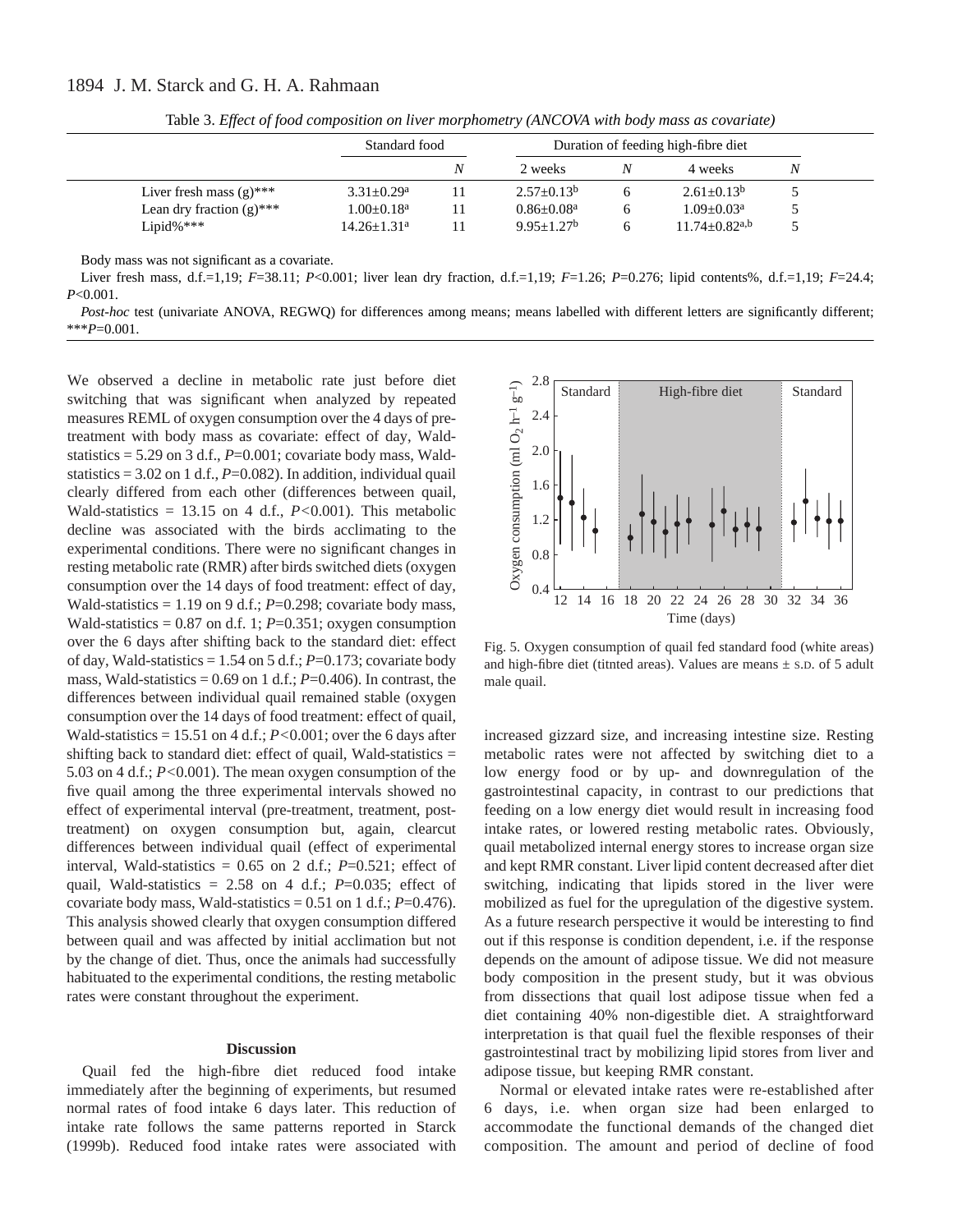intake and the later increase of intake rates were similar to those reported by Starck (1999b) for a diet containing 45% non-digestible fibre. Because of the reduced intake, it is not the load to the gastrointestinal tract that causes enlargement of the gizzard but the quality of the food (reduced energy content, increased coarseness) that triggers the observed phenotypic changes of the gastrointestinal tract. Increased food intake only follows after the digestive tract has been structurally reorganized and can accommodate increased loads of digesta.

# *Flexible changes of the gastrointestinal tract Gizzard*

The observed size changes of the muscular stomach support our earlier findings (Starck, 1999b). Mean gizzard mass was  $4.8\pm0.5$  g after 2 weeks experimental exposure, which is within the prediction limits of  $5.3\pm0.9\text{ g}$  (Starck, 1999b). Interestingly, gizzard size continued to increase over a period of 4 weeks, reaching a maximum size of  $6.01\pm0.5$  g. This adds a new perspective to our earlier report that the maximum possible gizzard size in Japanese quail was 6 g when fed a diet containing 45% non-digestible fibre for 2 weeks (Starck, 1999b). In the present study, we found that an extended feeding period resulted in a further increase in gizzard size, even when the original fibre-load was not strong enough to elicit the maximum response. We conclude that the flexible response of gizzard size is determined by a combination of diet quality and exposure time. Extended exposure time causes continued organ growth until the upper ceiling is reached.

Increase in gizzard mass was associated with an increase in lean dry fraction (LDF), while lipid proportions did not change. Changes in gizzard size were the result of changes in smooth muscle cell size, i.e. hypertrophy and cellular atrophy during enlargement and reduction, respectively. We did not detect any increase in mitotic index in several hundred histological slides examined. Therefore, we conclude that the increased gizzard size is solely due to hypertrophy of smooth muscle cells. Hypertrophy and cellular atrophy could be elicited repeatedly and were synchronized with changes in organ size.

# *Intestines*

The high-fibre diet had a decreased energy content and increased coarseness compared to standard food. The digestive modulation model (Karasov, 1990; Martinez del Rio et al., 1994) predicts an increase of intestine size (length, circumference, surface magnification) in response to decreasing food quality. Taking the different segments of the gastro-intestinal tract as cylinders, we calculated a volume of 1821  $mm^3$  for quail fed standard food, and 2795.6  $mm^3$  for experimental animals, which is in agreement with the digestive modulation model. The associated increase in vascularization indicates that 'downstream' transport mechanisms respond in concert with the mucosal epithelium. Increased muscle layer thickness is certainly related to increased bulk.

# *Flexibility of the digestive system in quail* 1895

The elevated levels of cell proliferation in the intestinal crypts after 2 weeks on the high-fibre diet show that enlargement of the mucosal epithelium is based on proliferation of new cells. In birds, we do not observe apoptosis at the tip of the villi. The extrusion rate of epithelial cells cannot be measured directly, but we must expect that cell extrusion will also be elevated because it balances cell proliferation as soon as the upregulated state is reached. To our knowledge, this is the first study to examine changes in mitotic index in bird intestine in response to diet switching, so our conclusions are restricted to quail. For mammals, increased cell proliferation (rats and sheep; Sakata and Engelhardt, 1983; Engelhardt et al., 1989) as well as a change in apoptosis rate (pigs; Raab et al., 1998; Mentschel et al., 2001) were reported to be mechanisms that respond to diet switching and change the mucosal surface area. In mice/rats, increasing the fibre content of food induced mitosis in the small intestine (Sakata and Engelhardt, 1983; Jacobs and Lupton, 1984; Engelhardt et al., 1989; Goodland et al., 1989; Fleming et al., 1992). We observed a similar pattern in quail but the underlying regulatory mechanisms remain unresolved.

# *Liver*

Liver fresh mass declined during the experiment, but this was exclusively based on declining lipid content of the liver. LDF of the liver was constant during the experiment, indicating that no cell proliferation had occurred. This makes immediate sense because the liver is an intermediate store for lipids, which were obviously metabolized to fuel the upregulation of the gastrointestinal system. Interestingly, the lipid content of the liver of quail fed the high-fibre diet for 4 weeks was intermediate between the levels in controls and in quails fed the high-fibre diet for only 2 weeks. The 4-week group could not be distinguished statistically from the others. A possible interpretation is that a 4 week period allows time for better overall acclimation of the digestive system to the high-fibre diet and for reestablishment of a nutritional status equivalent to that on the standard diet.

# *Metabolic rates*

Diet switching did not significantly affect RMR and mean oxygen consumption was  $1.19\pm0.31$  ml O<sub>2</sub> h<sup>-1</sup> g<sup>-1</sup>. Our measurements are the same as the mean values reported by Kloss (1996), who measured RMR of adult (male) quail in the thermoneutral zone as  $1.18\pm0.22$  ml O<sub>2</sub> h<sup>-1</sup> g<sup>-1</sup>. She also compared quail fed different diets and showed that RMR was constant, although digestive efficiency as well as morphological parameters of the digestive tract changed. The constancy of RMR is an interesting contrast to the flexible metabolic rates of growing quail (Schew, 1995; Schew and Ricklefs, 1998). When young quail were temporarily malnourished their RMR decreased by 40%. The young of songbirds also lowered their RMR when subjected to periods of fasting or malnutrition (Konarzewski and Starck, 2000; Brzek and Konarzewski, 2001). There are two possible interpretations: (1) at some time during ontogeny quail lose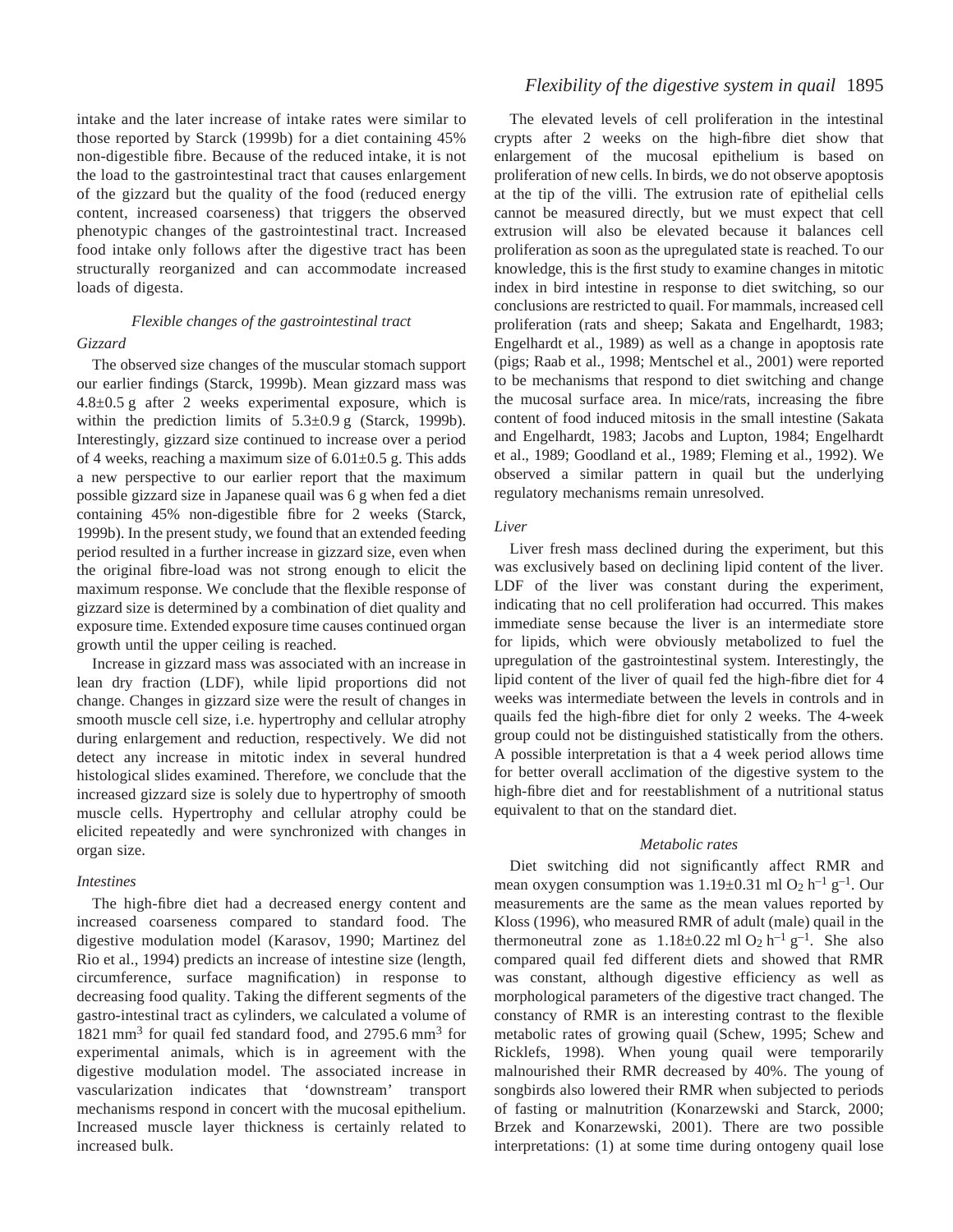# 1896 J. M. Starck and G. H. A. Rahmaan

the flexibility of RMR, or (2) quail do not lose their flexible RMR, but our experimental conditions did not meet the requirements necessary to elicit a reduced RMR in adults. If flexible responses to changes in diet are condition dependent, we may hypothesize that well-fed quail simply use their adipose tissue stores to fuel the flexible responses of their gastrointestinal tract. That way, they tolerate a temporarily negative energy budget for a few days but they keep their RMR constant. If, however, quail were in a poor condition, they might have no fuel for the flexible responses and might have to reduce energy expenditure to other organ systems, thus reducing their RMR. Both ideas need to be tested before final conclusions can be drawn. Condition dependency of metabolic response is indirectly supported by a study of emperor *Aptenodytes forsteri* and king penguins *A. patagonicus*, which reduce RMR only after extended fasting periods before entering starvation, characterized by mobilization of body protein (Groscolas and Cherel, 1992). Also, Klaassen and Biebach (1994) showed that garden warblers *Sylvia borin* reduce RMR during starvation.

# *Overall conclusions about organ size flexibility*

The data presented in this study show that different processes account for the organ size changes of gizzard, intestine and liver. In the gizzard, size changes are based on up- (cellular hypertrophy) and downregulation (cellular hypotrophy) of cell size. In contrast, size changes of the mucosal epithelium of the intestine are based on changes in the balance of cell proliferation and cell loss, and involve increased intestinal crypt cell proliferation. Finally, liver size changes are based on changes in organ lipid contents. The costs of flexibility of the digestive system are paid by metabolizing body fuel, while the RMR stays constant. The condition dependency of the responses still needs to be tested.

The limited amount of available data restricts a comparative perspective. Studies on epithelial renewal of small intestine in birds and mammals showed that a continuous proliferation of cells in the intestinal crypts not only drives the renewal of the epithelium, but also allows for fast and reversible changes of mucosal epithelial surface (Starck, 1996a,b, 1999a,b). Our data as well as published data on mammals indicate that elevated levels of cell proliferation are important in increasing mucosal epithelium surface, but rates of cell loss have not yet been examined.

Note that ectotherm sauropsids also show a considerable upand downregulation of their gastrointestinal system in response to feeding, but that the underlying tissue mechanisms are different. In snakes (Starck and Beese, 2001, 2002) and crocodiles (Starck et al., 2002), the pseudostratification of the mucosal epithelium allows for rapid, reversible and repeated up- and downregulation of the small intestine capacity. The tissue mechanism of upregulation in ectotherm sauropsids is energetically cheap. The different mechanisms observed in ectotherm sauropsids, birds and mammals suggest independent evolutionary origins of the flexibility of the gastrointestinal system in each of the three taxa.

We thank Sybille Koch for skilful help in the laboratory. We gratefully acknowledge statistical advice and comments on an earlier version of this paper by Barbara Helm. Two anonymous reviewers provided helpful comments and suggestions to improve the paper. The research was supported by a grant from the German Research Council (STA 345/4-2) to J.M.S. and a PhD fellowship through the channel system of the Egyptian Ministry of Education and Science to G.H.A.R.

#### **References**

- **Altmann, G. G.** (1972). Influence of starvation and refeeding on mucosal size and epithelial renewal in the rat small intestine. *Am. J. Anat.* **133**, 391- 400.
- **Böck, P.** (1989). *Romeis' Mikroskopische Technik*. 17th edition. München: Urban and Schwarzenberg.
- **Boza, J. J., Moënnoz, D., Vuichoud, J., Jarret, A. R., Gaudard-de-Weck, D., Fritsché, R., Donnet, A., Schiffrin, E. J., Peruissaeu, G. and Ballèvre, O.** (1999). Food deprivation and refeeding influences growth, nutrient retention and functional recovery of rats. *J. Nutr.* **129**, 1340-1346.
- **Brzek, P. and Konarzewski, M.** (2001). Effect of food shortage on the physiology and competitive abilities of sand martin (*Riparia riparia*) nestlings. *J. Exp. Biol.* **204**, 3065-3074.
- **Dekinga, A., Dietz, M. W., Koolhaas, A. and Piersma, T.** (2001). Time course and reversibility of changes in the gizzard of red knots alternately eating hard and soft food. *J. Exp. Biol.* **20**, 2167-2173.
- **Diamond, J. M.** (1998). Evolution of biological safety factors: a cost/benefit analysis. In *Principles of Animal Design* (ed. E. R. Weibel, C. R Taylor and L. Bolis), pp. 21-27. Cambridge: Cambridge University Press.
- **Diamond, J. M. and Hammond, K. A.** (1992). The matches, achieved by natural selection, between biological capacities and their natural loads. *Experientia* **48**, 551-557.
- **Dunel-Erb, S., Chevalier, C., Laurent, P., Bach, A., Decrock, F. and le Maho, Y.** (2001). Restoration of the jejunal mucosa in rats refed after prolonged fasting. *Comp. Biochem. Physiol.* **129A**, 933-947.
- **Engelhardt, von W., Rönnau, K., Rechkemmer, G. and Sakata, T.** (1989). Absorption of short-chain fatty acids and their role in the hindgut of monogastric animals. *Anim. Feed Sci. Technol*. **23**, 43-53.
- **Feuerbacher, I.** (1981). Der Einfluß von Testosteron auf die Regulation der Körpertemperatur und den Energiestoffwechsel bei der Wachtel (*Coturnix coturnix japonica*). *PhD Dissertation*, University of Tübingen.
- **Fleming, S. E., Fitch, M. D. and de Vries, S**. (1992). The influence of dietary fibre on proliferation of intestinal mucosal cells in miniature swine may not be mediated primarily by fermentation. *J. Nutr.* **122**, 906-916.
- **Garland, T., Jr** (1998). Conceptual and methodological issues in testing the predictions of symmorphosis. In *Principles of Animal Design* (ed. E. R. Weibel, C. R. Taylor and L. Bolis), pp. 40-47. Cambridge: Cambridge University Press.
- **Goodland, R. A., Ratcliffe, B., Fordham, J. P. and Wright, N. A.** (1989). Does dietary fibre stimulate intestinal epithelial cell proliferation in germ free rats? *Gut* **30**, 820-825.
- **Groscolas, R. and Cherel, Y.** (1992). How to molt while fasting in the cold the metabolic and hormonal adaptations of emperor and king penguins. *Ornis Scand.* **23**, 328-334.
- **Hammond, K. A.** (1998). The matches between load and capacity during lactation: where is the limit to energy expenditure? In *Principles of Animal Design* (ed. E. R. Weibel, C. R. Taylor and L. Bolis), pp. 205-211. Cambridge: Cambridge University Press.
- **Hammond, K. A., Konarzewski, M., Torres, R. M. and Diamond, J.** (1994). Metabolic ceilings under a combination of peak energy demands. *Physiol. Zool.* **67**, 1476-1506
- **Hammond, K. A., Lam, M., Lloyd, K. C. C. and Diamond, J.** (1996). Simultaneous manipulation of intestinal capacities and nutrient loads in mice. *Am. J. Physiol.* **271**, G969-G979.
- **Hume, I. D.** (1998). Optimization in design of the digestive system. In *Principles of Animal Design* (ed. E. R. Weibel, C. R. Taylor and L. Bolis), pp. 212-219. Cambridge: Cambridge University Press.
- **Hume, I. D.** (2002). Digestive strategies of mammals. *Acta Zool. Sinica* **48**, 1-19.
- **Hume, I. D, Geiglböck, C., Ruf, T., Frey-Roos, F., Bruns, U. and Arnold, W.** (2002). Seasonal changes in morphology and function of the